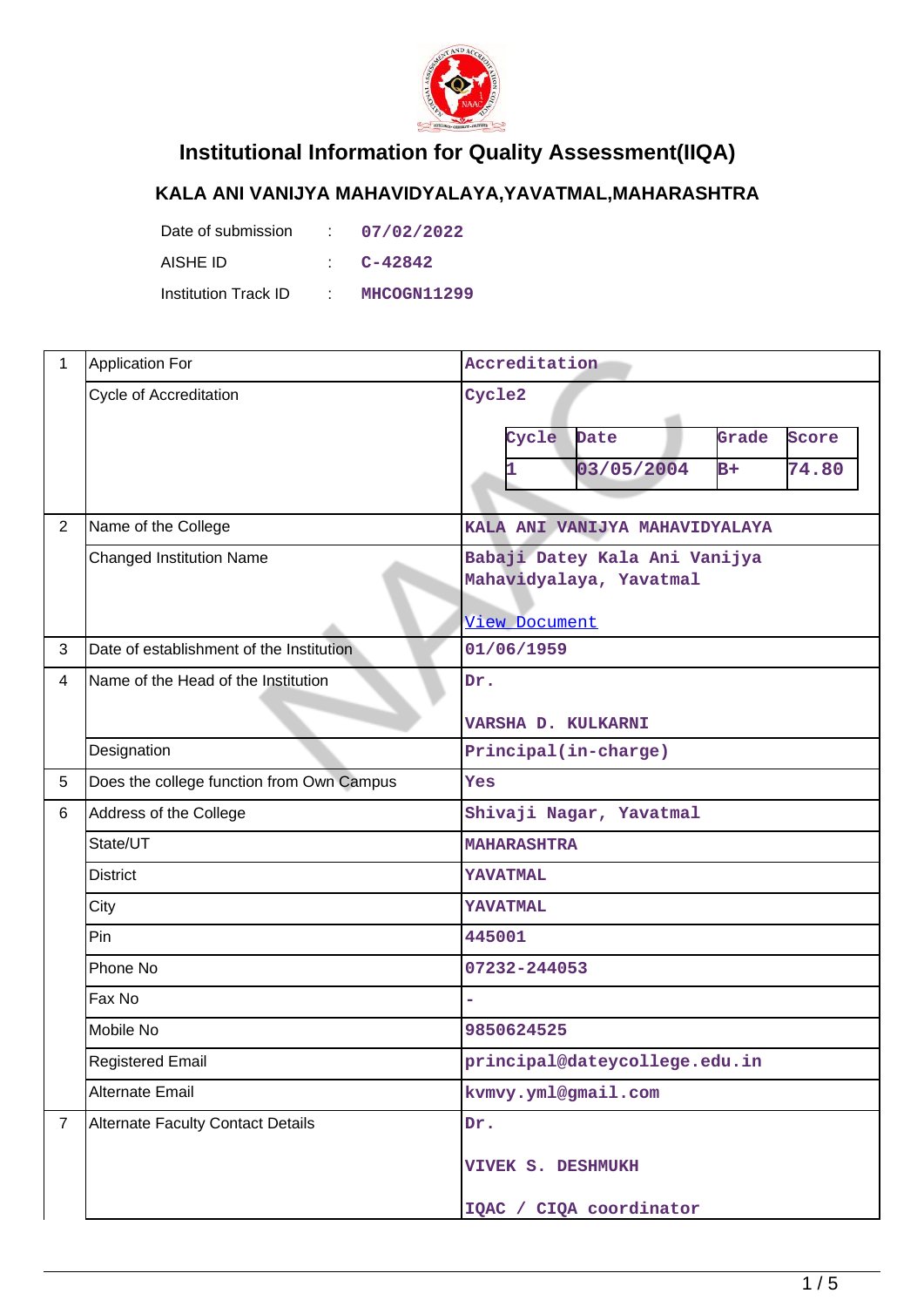|    | <b>Address</b>                                                                                   | Rajas, Opp. Manjusha Mangal Karyalay,<br>Balaji Society. |  |  |  |  |
|----|--------------------------------------------------------------------------------------------------|----------------------------------------------------------|--|--|--|--|
|    | State/UT                                                                                         | <b>MAHARASHTRA</b>                                       |  |  |  |  |
|    | City                                                                                             | <b>YAVATMAL</b>                                          |  |  |  |  |
|    | Pin                                                                                              | 445001                                                   |  |  |  |  |
|    | Phone No                                                                                         |                                                          |  |  |  |  |
|    | Fax No                                                                                           |                                                          |  |  |  |  |
|    | Mobile No                                                                                        | 9420115750                                               |  |  |  |  |
|    | Email                                                                                            | vivekdeshmukh305@gmail.com                               |  |  |  |  |
|    | <b>Alternate Email</b>                                                                           | vivekdeshmukh35@yahoo.com                                |  |  |  |  |
| 8  | Website                                                                                          | https://dateycollege.edu.in/                             |  |  |  |  |
| 9  | Has the Institution completed 6 years of existence /<br>Years of graduation of last two batches  | Yes<br>Year1- 2019 Year2- 2020                           |  |  |  |  |
| 10 | Nature of the college                                                                            | Grant-in-aid                                             |  |  |  |  |
| 11 | <b>College Affiliation</b>                                                                       | Affiliated                                               |  |  |  |  |
| 12 | Name of the affiliating University(ies) and the state(s) in which the University(ies) is located |                                                          |  |  |  |  |
|    | <b>University Name</b><br><b>State</b>                                                           | <b>Documents</b>                                         |  |  |  |  |
|    | Sant Gadge Baba Amravati<br>Maharashtra                                                          | <b>View Document</b>                                     |  |  |  |  |
|    | University                                                                                       |                                                          |  |  |  |  |
|    |                                                                                                  |                                                          |  |  |  |  |
| 13 | Is the Institution recognized under section 2(f) of the<br><b>UGC Act?</b>                       | Yes<br>03/02/1985                                        |  |  |  |  |
|    |                                                                                                  |                                                          |  |  |  |  |
|    |                                                                                                  | View Document                                            |  |  |  |  |
| 14 | Is the Institution recognized under section 12B of the  Yes<br><b>UGC Act?</b>                   | 02/03/1985                                               |  |  |  |  |
|    | If yes, date of recognition by UGC under section                                                 | View Document                                            |  |  |  |  |
|    | 12B along with latest Plan General Development<br>Grant release letter                           |                                                          |  |  |  |  |
| 15 | Is the institution recognised as an Autonomous                                                   | <b>No</b>                                                |  |  |  |  |
|    | College by the UGC?                                                                              |                                                          |  |  |  |  |
| 16 | Is the institution recognised as a 'College with                                                 | <b>No</b>                                                |  |  |  |  |
|    | Potential for Excellence (CPE)' by the UGC?                                                      |                                                          |  |  |  |  |
| 17 | Is the institution recognised as a 'College of                                                   | <b>No</b>                                                |  |  |  |  |
|    | Excellence' by the UGC?                                                                          |                                                          |  |  |  |  |
|    |                                                                                                  |                                                          |  |  |  |  |
| 18 | Is the College offering any programmes recognised<br>by any Statutory Regulatory Authority (SRA) | <b>No</b>                                                |  |  |  |  |
|    | <b>Statutory Regulatory Authorities</b>                                                          |                                                          |  |  |  |  |
|    |                                                                                                  | SRA program<br>Document                                  |  |  |  |  |
|    |                                                                                                  | No Content                                               |  |  |  |  |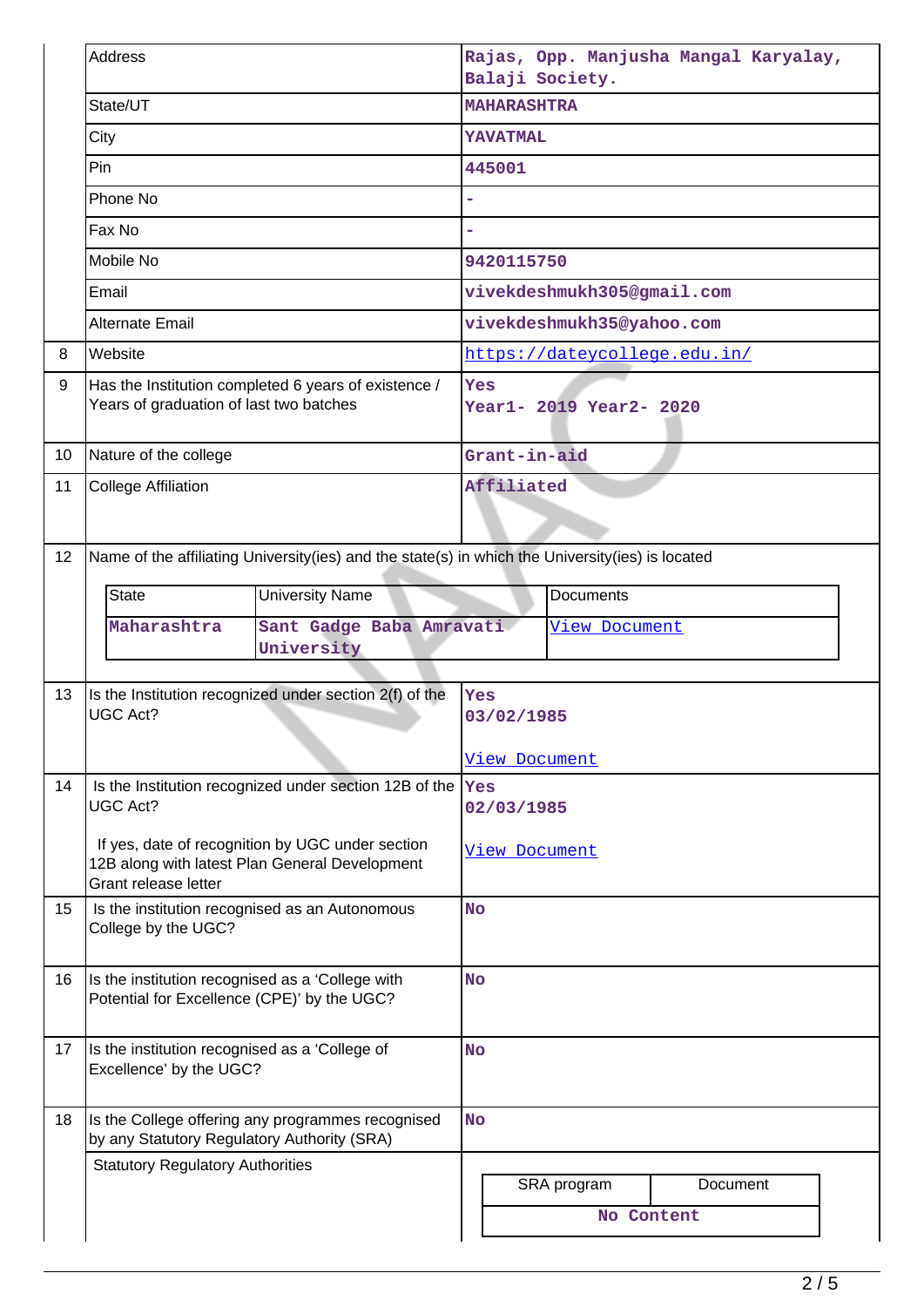| 19 | If the institution is not affiliated to a university and is<br>offering programmes recognized by any Statutory<br>Regulatory Authorities (SRA), are the programmes<br>recognized by Association of Indian Universities(AIU)<br>or other appropriate Government authorities as<br>equivalent to UG / PG Programmes of a University |                                    |                               | Not Applicable         |                           |  |  |  |
|----|-----------------------------------------------------------------------------------------------------------------------------------------------------------------------------------------------------------------------------------------------------------------------------------------------------------------------------------|------------------------------------|-------------------------------|------------------------|---------------------------|--|--|--|
| 20 | Number of programmes offered                                                                                                                                                                                                                                                                                                      |                                    |                               |                        |                           |  |  |  |
|    | Programmes                                                                                                                                                                                                                                                                                                                        |                                    | Number                        |                        |                           |  |  |  |
|    | UG                                                                                                                                                                                                                                                                                                                                |                                    | 13                            |                        |                           |  |  |  |
|    |                                                                                                                                                                                                                                                                                                                                   |                                    |                               |                        |                           |  |  |  |
|    | P <sub>G</sub>                                                                                                                                                                                                                                                                                                                    |                                    | 3                             |                        |                           |  |  |  |
|    |                                                                                                                                                                                                                                                                                                                                   | Post Master's (DM, Ayurveda        | $\overline{0}$                |                        |                           |  |  |  |
|    | Vachaspathi, M.Ch)<br>Pre Doctoral (M.Phil)                                                                                                                                                                                                                                                                                       |                                    | $\mathbf{O}$                  |                        |                           |  |  |  |
|    |                                                                                                                                                                                                                                                                                                                                   |                                    |                               |                        |                           |  |  |  |
|    | Doctoral (Ph.D)                                                                                                                                                                                                                                                                                                                   |                                    | $\overline{\mathbf{2}}$       |                        |                           |  |  |  |
|    |                                                                                                                                                                                                                                                                                                                                   | Post Doctoral (D.Sc , D.Litt ,     | $\overline{0}$                |                        |                           |  |  |  |
|    | LLD)                                                                                                                                                                                                                                                                                                                              | PG Diploma recognised by statutory | $\overline{0}$                |                        |                           |  |  |  |
|    |                                                                                                                                                                                                                                                                                                                                   | authority including university     |                               |                        |                           |  |  |  |
|    | Diploma                                                                                                                                                                                                                                                                                                                           |                                    | $\Omega$                      |                        |                           |  |  |  |
|    |                                                                                                                                                                                                                                                                                                                                   | Certificate / Awareness            |                               | $\mathbf{0}$           |                           |  |  |  |
|    |                                                                                                                                                                                                                                                                                                                                   |                                    |                               |                        |                           |  |  |  |
| 21 | Programme Details                                                                                                                                                                                                                                                                                                                 |                                    |                               |                        |                           |  |  |  |
|    |                                                                                                                                                                                                                                                                                                                                   |                                    |                               |                        |                           |  |  |  |
|    | Program                                                                                                                                                                                                                                                                                                                           | Department                         | <b>University Affiliation</b> | <b>SRA Recognition</b> | <b>Affiliation Status</b> |  |  |  |
|    | <b>BA</b>                                                                                                                                                                                                                                                                                                                         | English                            | Sant Gadge                    |                        | Temporary                 |  |  |  |
|    |                                                                                                                                                                                                                                                                                                                                   |                                    | Baba Amravati                 |                        |                           |  |  |  |
|    |                                                                                                                                                                                                                                                                                                                                   |                                    | University                    |                        |                           |  |  |  |
|    | ΒA                                                                                                                                                                                                                                                                                                                                | English<br>Literature              | Sant Gadge<br>Baba Amravati   |                        | Temporary                 |  |  |  |
|    |                                                                                                                                                                                                                                                                                                                                   |                                    | University                    |                        |                           |  |  |  |
|    | <b>BA</b>                                                                                                                                                                                                                                                                                                                         | Marathi                            | Sant Gadge                    |                        | Temporary                 |  |  |  |
|    |                                                                                                                                                                                                                                                                                                                                   |                                    | Baba Amravati                 |                        |                           |  |  |  |
|    |                                                                                                                                                                                                                                                                                                                                   |                                    | University                    |                        |                           |  |  |  |
|    | <b>BA</b>                                                                                                                                                                                                                                                                                                                         | Marathi                            | Sant Gadge                    |                        | Temporary                 |  |  |  |
|    |                                                                                                                                                                                                                                                                                                                                   | Literature                         | Baba Amravati                 |                        |                           |  |  |  |
|    |                                                                                                                                                                                                                                                                                                                                   |                                    | University                    |                        |                           |  |  |  |
|    | <b>BA</b>                                                                                                                                                                                                                                                                                                                         | Sanskrit                           | Sant Gadge<br>Baba Amravati   |                        | Temporary                 |  |  |  |
|    |                                                                                                                                                                                                                                                                                                                                   |                                    | University                    |                        |                           |  |  |  |
|    | <b>BA</b>                                                                                                                                                                                                                                                                                                                         | Sanskrit                           | Sant Gadge                    |                        | Temporary                 |  |  |  |
|    |                                                                                                                                                                                                                                                                                                                                   | Literature                         | Baba Amravati                 |                        |                           |  |  |  |
|    |                                                                                                                                                                                                                                                                                                                                   |                                    | University                    |                        |                           |  |  |  |
|    | <b>BA</b>                                                                                                                                                                                                                                                                                                                         | Music                              | Sant Gadge                    | Temporary              |                           |  |  |  |
|    |                                                                                                                                                                                                                                                                                                                                   |                                    | Baba Amravati                 |                        |                           |  |  |  |
|    |                                                                                                                                                                                                                                                                                                                                   |                                    | University                    |                        |                           |  |  |  |
|    | <b>BA</b>                                                                                                                                                                                                                                                                                                                         | Home                               | Sant Gadge                    |                        | Temporary                 |  |  |  |
|    |                                                                                                                                                                                                                                                                                                                                   | Economics                          | Baba Amravati                 |                        |                           |  |  |  |
|    | <b>BA</b>                                                                                                                                                                                                                                                                                                                         | Geography                          | University<br>Sant Gadge      |                        | Temporary                 |  |  |  |
|    |                                                                                                                                                                                                                                                                                                                                   |                                    |                               | Baba Amravati          |                           |  |  |  |
|    |                                                                                                                                                                                                                                                                                                                                   |                                    |                               |                        |                           |  |  |  |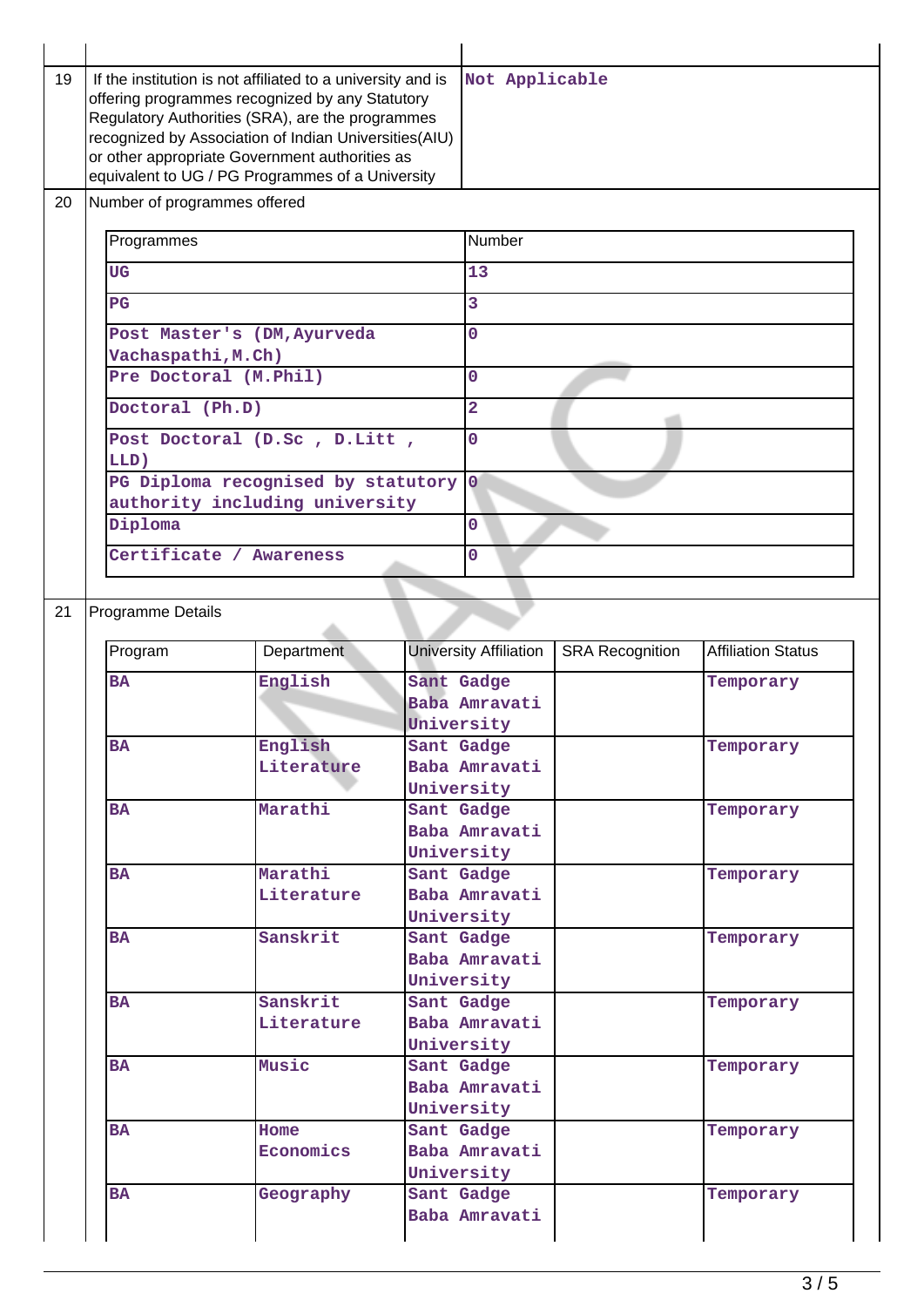|    |                                                                                         |                 | University |                           |                                                                    |       |           |  |
|----|-----------------------------------------------------------------------------------------|-----------------|------------|---------------------------|--------------------------------------------------------------------|-------|-----------|--|
|    | <b>BA</b>                                                                               | Political       | Sant Gadge |                           |                                                                    |       | Temporary |  |
|    |                                                                                         | Science         |            | Baba Amravati             |                                                                    |       |           |  |
|    |                                                                                         |                 | University |                           |                                                                    |       |           |  |
|    | <b>BA</b>                                                                               | Economics       | Sant Gadge |                           |                                                                    |       | Temporary |  |
|    |                                                                                         |                 |            | Baba Amravati             |                                                                    |       |           |  |
|    |                                                                                         |                 | University |                           |                                                                    |       |           |  |
|    | <b>BA</b>                                                                               | History         | Sant Gadge |                           |                                                                    |       | Temporary |  |
|    |                                                                                         |                 |            | Baba Amravati             |                                                                    |       |           |  |
|    |                                                                                         |                 | University |                           |                                                                    |       |           |  |
|    | <b>BCom</b>                                                                             | Commerce        | Sant Gadge |                           |                                                                    |       | Temporary |  |
|    |                                                                                         |                 |            | Baba Amravati             |                                                                    |       |           |  |
|    |                                                                                         |                 | University |                           |                                                                    |       |           |  |
|    | <b>MA</b>                                                                               | Marathi         | Sant Gadge |                           |                                                                    |       | Temporary |  |
|    |                                                                                         |                 |            | Baba Amravati             |                                                                    |       |           |  |
|    |                                                                                         |                 | University |                           |                                                                    |       |           |  |
|    | <b>MA</b>                                                                               | History         | Sant Gadge |                           |                                                                    |       | Temporary |  |
|    |                                                                                         |                 |            | Baba Amravati             |                                                                    |       |           |  |
|    |                                                                                         |                 | University |                           |                                                                    |       |           |  |
|    | <b>MCom</b>                                                                             | Commerce        | Sant Gadge |                           |                                                                    |       |           |  |
|    |                                                                                         |                 |            | Baba Amravati             |                                                                    |       | Temporary |  |
|    |                                                                                         |                 |            |                           |                                                                    |       |           |  |
|    | PhD or DPhil                                                                            |                 | University |                           |                                                                    |       |           |  |
|    |                                                                                         | Geography       | Sant Gadge |                           |                                                                    |       | Temporary |  |
|    |                                                                                         |                 |            | Baba Amravati             |                                                                    |       |           |  |
|    |                                                                                         |                 | University |                           |                                                                    |       |           |  |
|    | PhD or DPhil                                                                            | Commerce        | Sant Gadge |                           |                                                                    |       | Temporary |  |
|    |                                                                                         |                 |            | Baba Amravati             |                                                                    |       |           |  |
|    |                                                                                         |                 | University |                           |                                                                    |       |           |  |
|    | <b>View Document</b>                                                                    |                 |            |                           |                                                                    |       |           |  |
| 22 |                                                                                         |                 |            |                           |                                                                    |       |           |  |
|    | Number of Teaching Staff by employment status (permanent / temporary) and by gender     |                 |            |                           |                                                                    |       |           |  |
|    | Male                                                                                    | Female          |            | Transgender               |                                                                    | Total |           |  |
|    | 9                                                                                       | 12 <sub>1</sub> |            | $\mathbf 0$               |                                                                    | 21    |           |  |
|    | 3                                                                                       | $\overline{a}$  |            | $\mathbf 0$               |                                                                    | 5     |           |  |
|    |                                                                                         |                 |            |                           |                                                                    |       |           |  |
|    |                                                                                         |                 |            |                           |                                                                    |       |           |  |
| 23 | Number of Non-Teaching Staff by employment status (permanent / temporary) and by gender |                 |            |                           |                                                                    |       |           |  |
|    | Male                                                                                    | Female          |            | Transgender               |                                                                    | Total |           |  |
|    |                                                                                         |                 |            |                           |                                                                    |       |           |  |
|    | 12                                                                                      | 1               |            | $\mathbf 0$               |                                                                    | 13    |           |  |
|    |                                                                                         |                 |            |                           |                                                                    |       |           |  |
|    |                                                                                         |                 |            |                           |                                                                    |       |           |  |
| 24 | Number of Students on roll by gender                                                    |                 |            |                           |                                                                    |       |           |  |
|    |                                                                                         |                 |            |                           |                                                                    |       |           |  |
|    | Male                                                                                    |                 | Female     |                           | Transgender                                                        |       | Total     |  |
|    | 669                                                                                     | 783             |            | $\overline{0}$            |                                                                    | 1452  |           |  |
|    |                                                                                         |                 |            |                           |                                                                    |       |           |  |
|    |                                                                                         |                 |            |                           |                                                                    |       |           |  |
| 25 |                                                                                         |                 |            |                           |                                                                    |       |           |  |
|    | Does the institution have statutory cells / committees<br>1. Commitee for SC/ST         |                 |            |                           |                                                                    |       |           |  |
|    |                                                                                         |                 |            |                           | 2.Grievance Redressal Committee<br>3. Internal Compliant Committee |       |           |  |
|    |                                                                                         |                 |            |                           |                                                                    |       |           |  |
|    |                                                                                         |                 |            |                           |                                                                    |       |           |  |
|    |                                                                                         |                 |            | 4. Anti-ragging Committee |                                                                    |       |           |  |